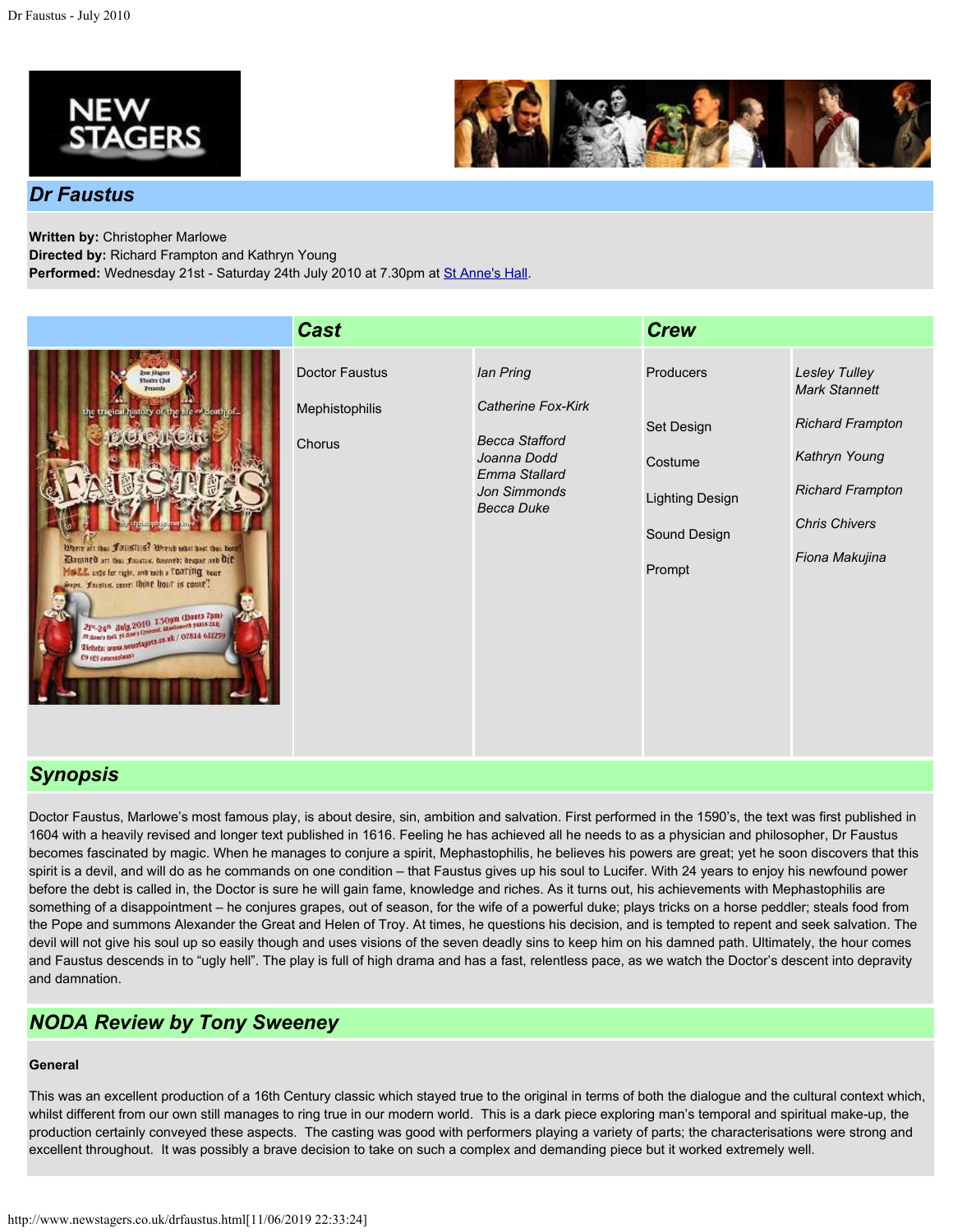The prompt was never used which given the complexity of the dialogue was excellent.

#### **Players**

Ian Pring (Faustus) took on and met the challenge of a difficult part. The dialogue alone must have been tough to learn, but added to that a range of emotions and mental torment on display, meant this was a superb performance. As the main character he was on stage throughout and interacted well with the variety of characters played by the other actors.

Catherine Fox-Kirk (Mephastophilis) was a real and imposing presence on stage as Faustus's private demon. Her use of snake like body movements not only added to the sense of evil but also gave her an ethereal quality. Her costume had the feel of the Arabian nights and hence was somewhat more subtle than a more traditional devil costume, but still added to her character.

Becca Stafford (Wagner) introduced the show and appeared at intervals to narrate and help convey the progress of the plot. This was a good device used well.

Joanna Dodd (Cornelius) played a number of roles the pinnacle of which was her depiction of Helen of Troy, where she was transformed by a simple costume change into the mythical figure. She has a good stage presence displaying great confidence and supporting the main action well.

Emma Stallard played a number of mainly un-named but key supporting roles. Her depiction of the seven deadly sins was excellent, using a range of body language and facial expressions to reinforce the dialogue.

Becca Duke (Valdes) again displayed great confidence and poise performing a number of supporting roles.

Jon Simmonds also had a number of the smaller characters to portray, which was done well and with apparent ease.

Richard Frampton's performances ranged from Satan to one of Faustus's local neighbours. He seemed to move effortlessly between roles using a variety of voice and body language skills to reinforce these changes.

#### **Director**

Kat Young and Richard Frampton co-directed and clearly brought an expansive imagination coupled with considerable innovation to bring to life a 16th Century tale for a modern audience and still keep it fresh and relevant. There were overtones which are still relevant today and these came across i.e. the dangers of overt materialism. The decision to have Mephastophilis on the stage but partially hidden for the initial section of the play was interesting and I was unclear if this was to hint that evil is never far from the surface or to give her opening entrance more impact.

### **Stage Management**

The stage management was seamless with entrances and exits timed well. The absence of curtains meant this became quite a key element which was handled well. The props were all to hand and used well. This was very slick throughout.

#### **Sound**

The sound was clear and audible making full use of the acoustics offered by a church hall.

#### **Lighting**

The lighting certainly added to the mood. The main lighting rig being supplemented by hand held devices to highlight key moments worked well and gave the production a range of options not possible from a standard static rig. The appearance of the devil and Mephastophilis amplified by hand directed lighting again added to a menacing atmosphere.

The final moments where Faustus is dragged to hell was especially well lit adding to the terror aspects and helping build to a crescendo.

### **Set design**

A simple but effective set used in a variety of ways. It felt like a circus tent with strands of material forming an apex over the front rows. This meant the curtains could not be closed and so the performers were visible on stage before the performance began and this added to the atmosphere giving it a more inclusive feel.

#### **Props**

A variety of props ranging from bottles and vials to books were used to good effect. The books helped portray Faustus as a man of learning which is central to the plot.

#### **Costumes**

The costumes had a timeless quality which reinforced the universal and relevant themes Marlow tapped into. Overall it had a quality which reminded me of Bladerunner i.e. the almost circus feel. Indeed Becca Stafford's costume had overtones of the ringmaster which tied into her role as narrator in key moments.